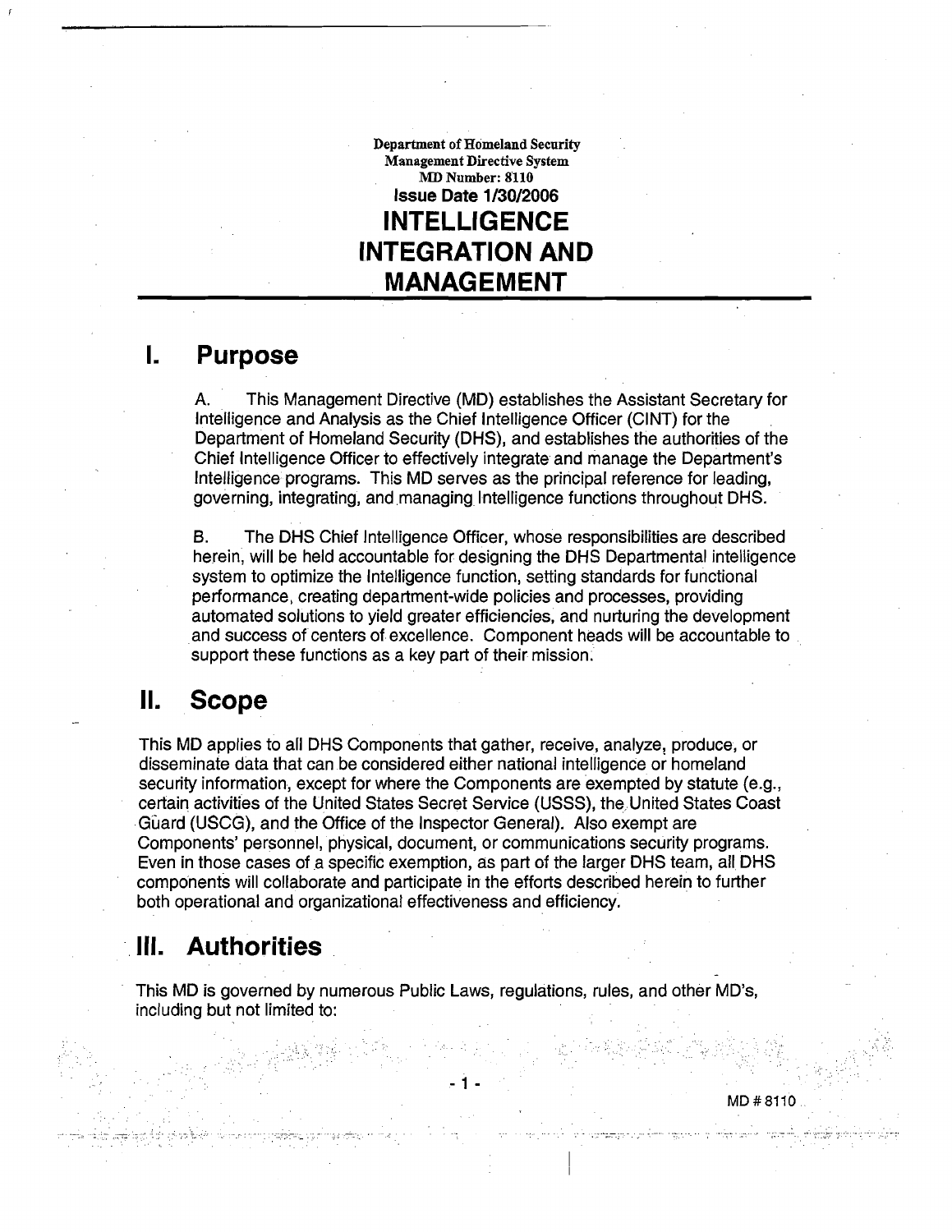A. Public Law 107-296, Homeland Security Act of 2002, codified in Title 6, US Code.

B. Public Law 108-458, lntelligence Reform and Terrorism Prevention Act of 2004.

C. Executive Order 12333, United States lntelligence Activities, Dec 1981, as amended.

D. Securing our Homeland, US Department of Homeland Security Strategic Plan, February 2004.

### **IV. Definitions**

A. **Chief Intelligence Officer (CINT):** The Chief Intelligence Officer is the DHS official who exercises leadership and authority over lntelligence policy and programs DHS-wide in partnership with heads of the Components. This person holds the title of Assistant Secretary of Homeland Security for Intelligence and Analysis. **<sup>t</sup>**

B. **Functional Integration:** A structured cooperation and collaboration approach among DHS Components and functional line of business Chiefs for the purpose of achieving excellence in support of the Departmental mission and objectives. This is accomplished by decreasing fragmentation and duplication, providing enhanced services, and increasing quality throughout lines of business.

C. **Homeland Security Intelligence Council (HSIC):** The DHS functional advisory body that assists the Chief lntelligence Officer in evaluating and determining the best course of action for the lntelligence function. The HSlC is chaired by the CINT and includes the Key lntelligence Officials of each Component and other Federal officials as invited by the CINT.

D. **Homeland Security Information:** Any information that— (A) relates to the threat of terrorist activity; (B) relates to the ability to prevent, interdict; or disrupt terrorist activity; (C) would improve the identification or investigation of a suspected terrorist or terrorist organization; or (D) would improve the response to a terrorist act (Homeland Security Act of 2002, Section 892(f)(1)).

E. **Intelliqence Center of Excellence:** An organizational entity with expertise, capabilities, and resources in a specific discipline area chartered to support DHS-wide intelligence requirements. The mission, charter, roles, responsibilities, resources, authority, implementation plans, and service level agreements for each Center will be reviewed by the HSlC and approved by the Chief lntelligence Officer.

2

MD#8110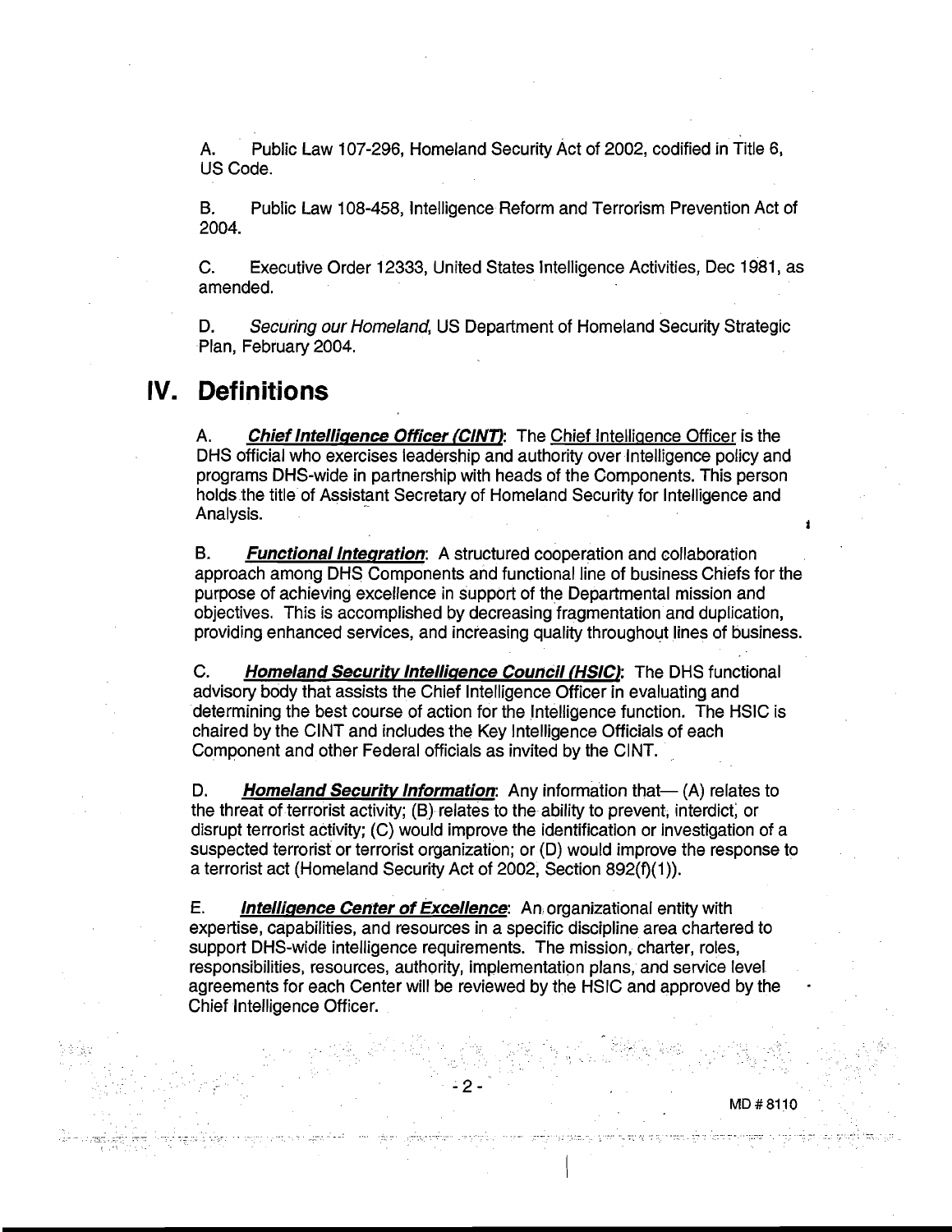F. **Key Intelligence Officials (KIOs):** Personnel occupying the positions within the Components directly responsible for intelligence activities (activities pertaining to Homeland Security Information as defined in paragraph D above, or to National lntelligence as defined in paragraph G, below), including lntelligence Directors or in those Components having only a small lntelligence program staff, the head or lead position normally referred to as the Senior lntelligence Officer.

G. **National Intelligence:** All intelligence, regardless of the source from which derived and including information gathered within or outside the United States, that $-$  (A) pertains, as determined consistent with any guidance issued by the President, to more than one United States Government agency; and (B) that involves- (i) threats to the United States, its people, property, or interests; (ii) the development, proliferation, or use of weapons of mass destruction; or (iii) any other matter bearing on United States national or homeland security." (National Security Act of 1947 (50 U.S.C. 401a), as amended by the Intelligence Reform and Terrorism Prevention Act of 2004).

H. **Component** Each of the directorates and agencies comprising the Department of Homeland Security.

I. **Component Heads:** The highest ranking individual within each of the Components.

J. **Service Level Aareement (SLA):** Formal agreement that defines customer service expectations and responsibilities between DHS Mission Components and support service providers, whether internal or external. SLAs are defined or renewed annually and are used to communicate baseline mission service requirements. SLAs pertinent to the conduct of intelligence functions will be signed by the responsible official providing the service, the responsible official receiving the service, and the Chief lntelligence Officer.

## **V. Responsibilities**

A. **The Secretarv** has ultimate authority, accountability, and responsibility for all lntelligence management within DHS. As permitted by law and regulation, the Secretary has delegated those authorities to the Assistant Secretary for lntelligence and Analysis.

B. The Assistant Secretary for Intelligence and Analysis: The Assistant Secretary (A/S) for Intelligence and Analysis is designated as the Chief lntelligence Officer and is responsible for establishing the general direction for all lntelligence programs within the Department. This shall include:

1. Conducting lntelligence program reviews and, in turn, recommending program improvements, corrective actions, and if necessary, revocation of delegated authorities in the specific function.

ل البلاد.<br><del>برمضان المرضى المرض المرضى المرضى المرضى المرضى المرضى المرضى المرضى المرضى المرضى المرضى المرضى المرضى المرضى</del>

I

**-3-** 

MD # 8110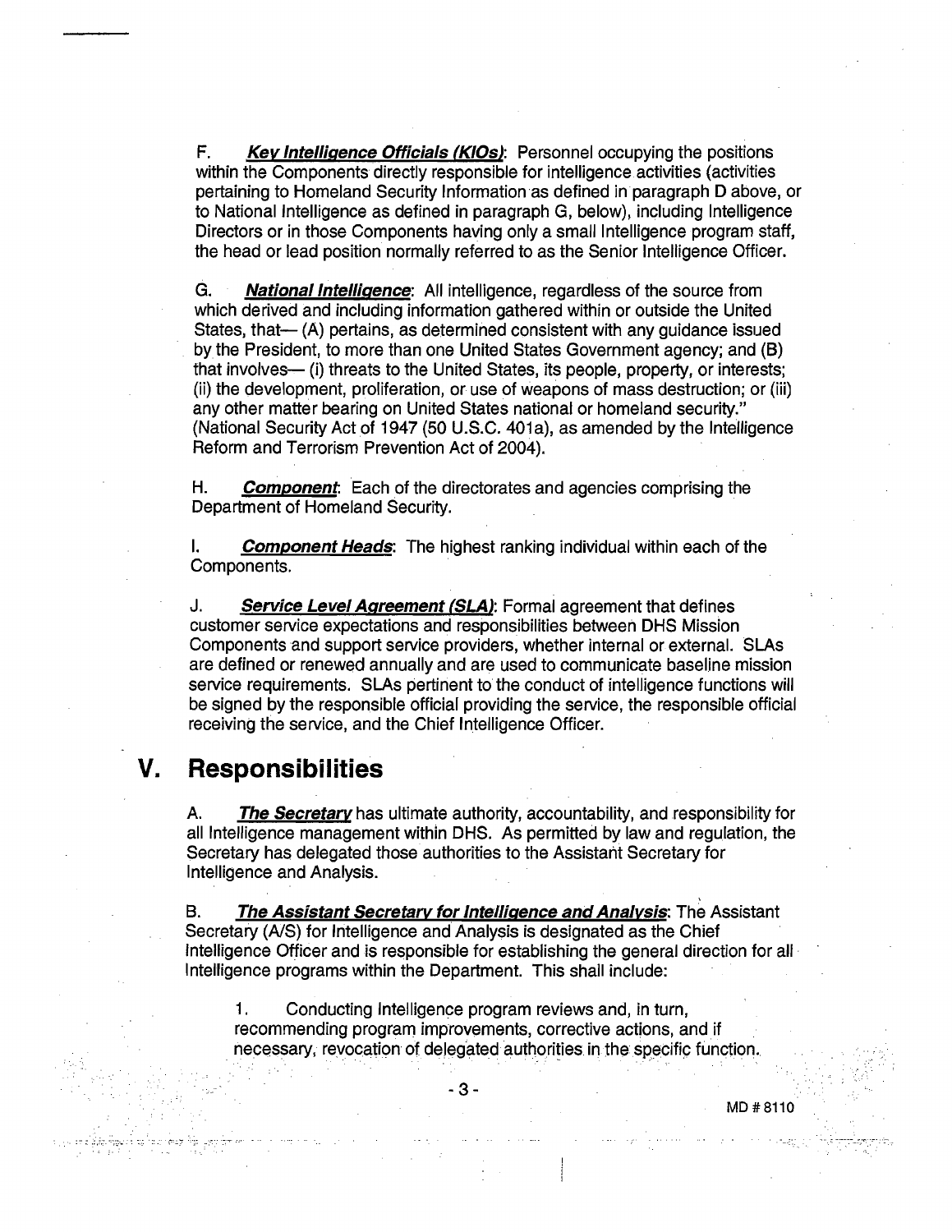**2.** Exercising the authorities delegated by law, executive order, regulation, or as assigned by the Secretary.

**3.** Advising and assisting the Secretary, Deputy Secretary, Component Heads, and other senior officials in carrying out DHS' responsibilities for all lntelligence activities relating to the programs and operations of the Department.

**4.** Communicating and implementing the Secretary's leadership direction related to the lntelligence function.

5. Designing; in collaboration with the HSIC, the optimum structure and processes to support both the Departmental and Component lntelligence mission and goals and to achieve functional excellence. This includes defining functional performance metrics by which the Components can measure the performance of delivered Intelligence services on an'annual and ongoing basis.

**6.** Establishing Department lntelligence priorities, policies, processes, standards, guidelines, and procedures.

**7.** Collaborating with Component Heads in recruiting and selecting Key lntelligence Officials, in the following manner:

a. Concurring on the quatification standards including knowledge, skills, and abilities or competencies for said position(s) with the Component;

b. Assisting in identifying candidates for consideration;

c. Opting to participate in the interview process of the best qualified list of candidates; and

d. Concurring in the final selection made by the Component Head.

**8.** The Chief lntelligence Officer will provide input to the Component Key lntelligence Officials' written performance objectives for the lntelligence area at the start of the performance cycle. 'The ClNT will, in turn, provide input/feedback to the Component rating official for the Component KlOs' accomplishment of those objectives, and will provide input on bonus or award recommendations, pay adjustments, and other forms of commendation.

MD #8110